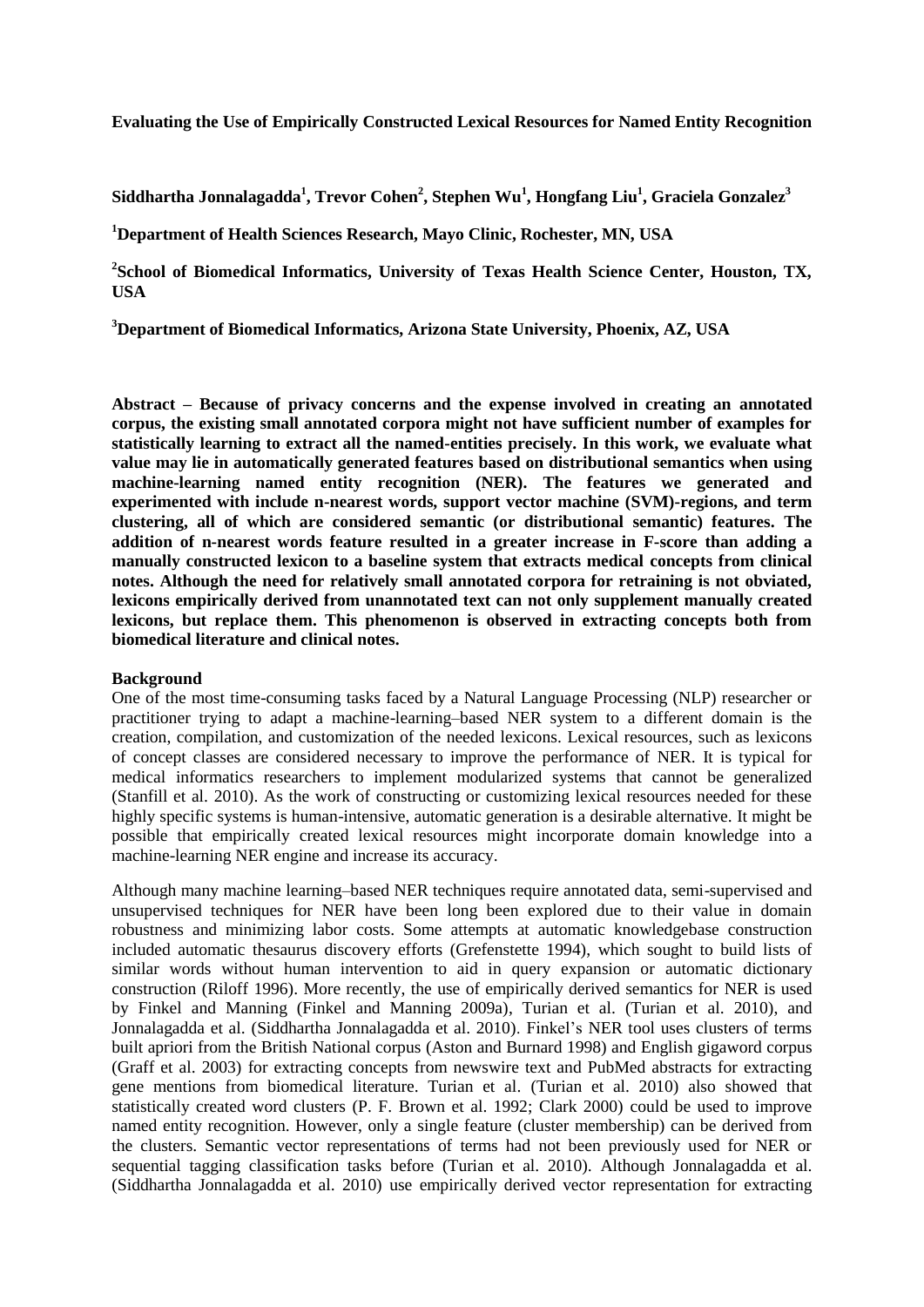concepts defined in the GENIA (Kim, Ohta, and Tsujii 2008) ontology from biomedical literature using rule-based methods, it was not clear whether such methods could be ported to extract other concepts or incrementally improve the performance of an existing system . This work not only demonstrates how such vector representation could improve state-of-the-art NER, but also that they are more useful than statistical clustering in this context.

### **Methods**

We designed NER systems to identify treatment, tests, and medical problem entities in clinical notes and proteins in biomedical literature. Our systems are trained using 1) sentence-level features using training corpus; 2) a small lexicon created, compiled, and curated by humans for each domain; and 3) distributional semantics features derived from a large unannotated corpus of domain-relevant text. Different models are generated through different combinations of these features. After training for each concept class, a Conditional Random Field (CRF)-based machine-learning model is created to process input sentences using the same set of NLP features. The output is the set of sentences with the concepts tagged. We evaluated the performance of the different models in order to assess the degree to which human-curated lexicons can be substituted by the automatically created list of concepts.



**Figure 1: Overall Architecture of the System**

The design of the system to identify concepts using machine learning and distributional semantics. The top three components are related to distributional semantics.

The architecture of the system is shown in Figure 1. We first use a state-of-the-art NER algorithm, CRF, as implemented by MALLET (McCallum 2002), that extracts concepts from both clinical notes and biomedical literature using several orthographic and linguistic features derived from respective training corpora. Then, we study the impact on the performance of the baseline after incorporating manual lexical resources and empirically generated lexical resources. The CRF algorithm classifies words according to IOB or IO -like notations (I=inside, O=outside, B=beginning) to determine whether they are part of a description of an entity of interest, such as a treatment or protein. We used four labels for clinical NER― "Iproblem," "Itest," and "Itreatment," respectively, for tokens that were inside a problem, test, or treatment, and "O" if they were outside any clinical concept. For protein tagging, we used the IOB notation, i.e., there are three labels― "Iprotein," "Bprotein," and "O."

Several sentence-level orthographic and linguistic features such as lower-case tokens, lemmas, prefixes, suffixes, n-grams, patterns such as "beginning with a capital letter" and parts of speech are used by the systems to build the NER model and tag the entities in input sentences. This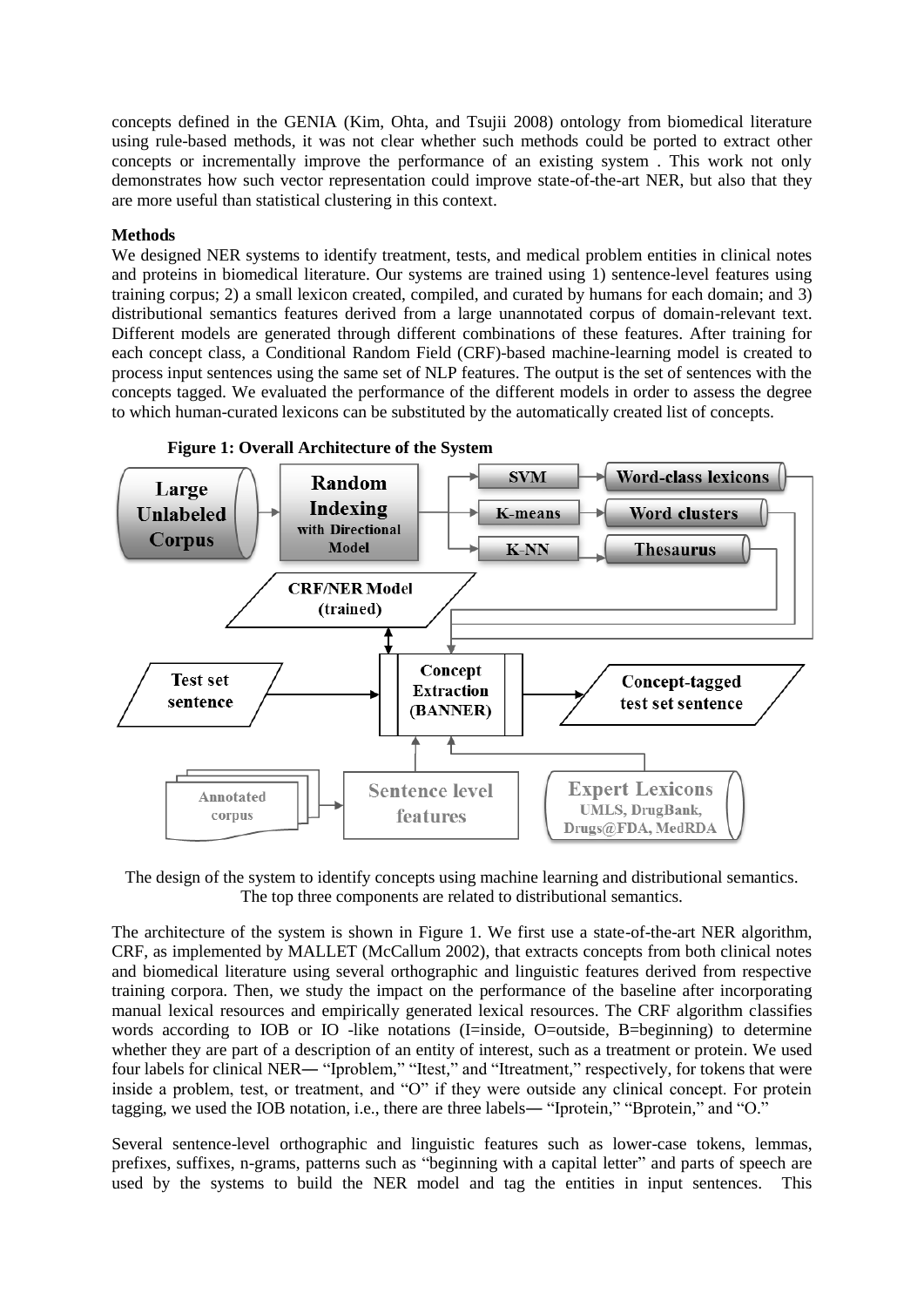configuration is referred to as MED\_noDict for clinical NER and BANNER\_noDict for protein tagging.

The UMLS (Humphreys and Lindberg 1993), DrugBank (Wishart et al. 2006), Drugs@FDA (Food 2009), and MedDRA (E. G. Brown, Wood, and Wood 1999) are used to create dictionaries for medical problems, treatments and tests. The guidelines of the i2b2/VA NLP entity extraction task (i2b2 2010) are followed to identify the corresponding UMLS semantic types for each of the three concepts. The other three resources are used to add more terms to our manual lexicon. In an exhaustive evaluation on the nature of the resources by Gurulingappa et al. (Gurulingappa et al. 2010), UMLS and MedDRA were found to be the best resources for extracting information about medical problems among several other resources. For protein tagging, BANNER, one of the best protein-tagging systems (Kabiljo, Clegg, and Shepherd 2009), uses the 344,000 single-word lexicon constructed using the BioCreative II gene normalization training set (Morgan et al. 2008). This configuration is referred to as MED\_Dict for clinical NER and as BANNER\_Dict for protein tagging.

### *Distributional Semantic Feature Generation*

Here, we implemented automatically generated distributional semantic features based on a semantic vector space model trained from unannotated corpora. This model, referred to as the directional model, uses a sliding window that is moved through the text corpus to generate a reduced-dimensional approximation of a token-token matrix, such that two terms that occur in the context of similar sets of surrounding terms will have similar vector representations after training. As the name suggests, the directional model takes into account the direction in which a word occurs with respect to another by generating a reduced-dimensional approximation of a matrix with two columns for each word, with one column representing the number of occurrences to the left and the other column representing the number of occurrences to the right. The directional model is therefore a form of sliding-window based Random Indexing (Kanerva, Kristoferson, and Holst 2000), and is related to the Hyperspace Analog to Language (Lund and Burgess 1996). Sliding-window Random Indexing models achieve dimension reduction by assigning a reduced-dimensional index vector to each term in a corpus. Index vectors are high dimensional (e.g. dimensionality on the order of 1,000), and are generated by randomly distributing a small number (e.g. on the order of 10) of +1's and -1's across this dimensionality. As the rest of the elements of the index vectors are 0, there is a high probability of index vectors being orthogonal, or close-to-orthogonal to one another. These index vectors are combined to generate context vectors representing the terms within a sliding window that is moved through the corpus. The semantic vector for a token is obtained by adding the contextual vectors gained at each occurrence of the token, which are derived from the index vectors for the other terms it occurs with in the sliding window. The model was built using the open source Semantic Vectors package (Widdows and Cohen 2010).

The performance of distributional models depends on the availability of an appropriate corpus of domain-relevant text. For clinical NER, 447,000 Medline abstracts that are indexed as pertaining to clinical trials are used as the unlabeled corpus. In addition, we have also used clinical notes from Mayo Clinic and University of Texas Health Science Center to understand the impact of the source of unlabeled corpus. For protein NER, 8,955,530 Medline citations in the 2008 baseline release that include an abstract (2010) are used as the large unlabeled corpus. Previous experiments (Siddhartha Jonnalagadda et al. 2012) revealed that using 2000-dimensional vectors, five seeds (number of  $+1s$ ) and –1s in the vector), and a window radius of six is better suited for the task of NER. While a stopword list is not employed, we have rejected tokens that appear only once in the unlabeled corpus or have more than three nonalphabetical characters.

# *Quasi-Lexicons of Concept Classes Using SVM*

SVM (Cortes and Vapnik 1995) is designed to draw hyper-planes separating two class regions such that they have a maximum margin of separation. Creating the quasi-lexicons (automatically generated word lists) is equivalent to obtaining samples of regions in the distributional hyperspace that contain tokens from the desired (problem, treatment, test and none) semantic types. In clinical NER, each token in training set can belong to either one or more of the classes: problem, treatment, test, or none of these. Each token is labeled as "Iproblem," "Itest," "Itreatment" or "Inone." To remove ambiguity,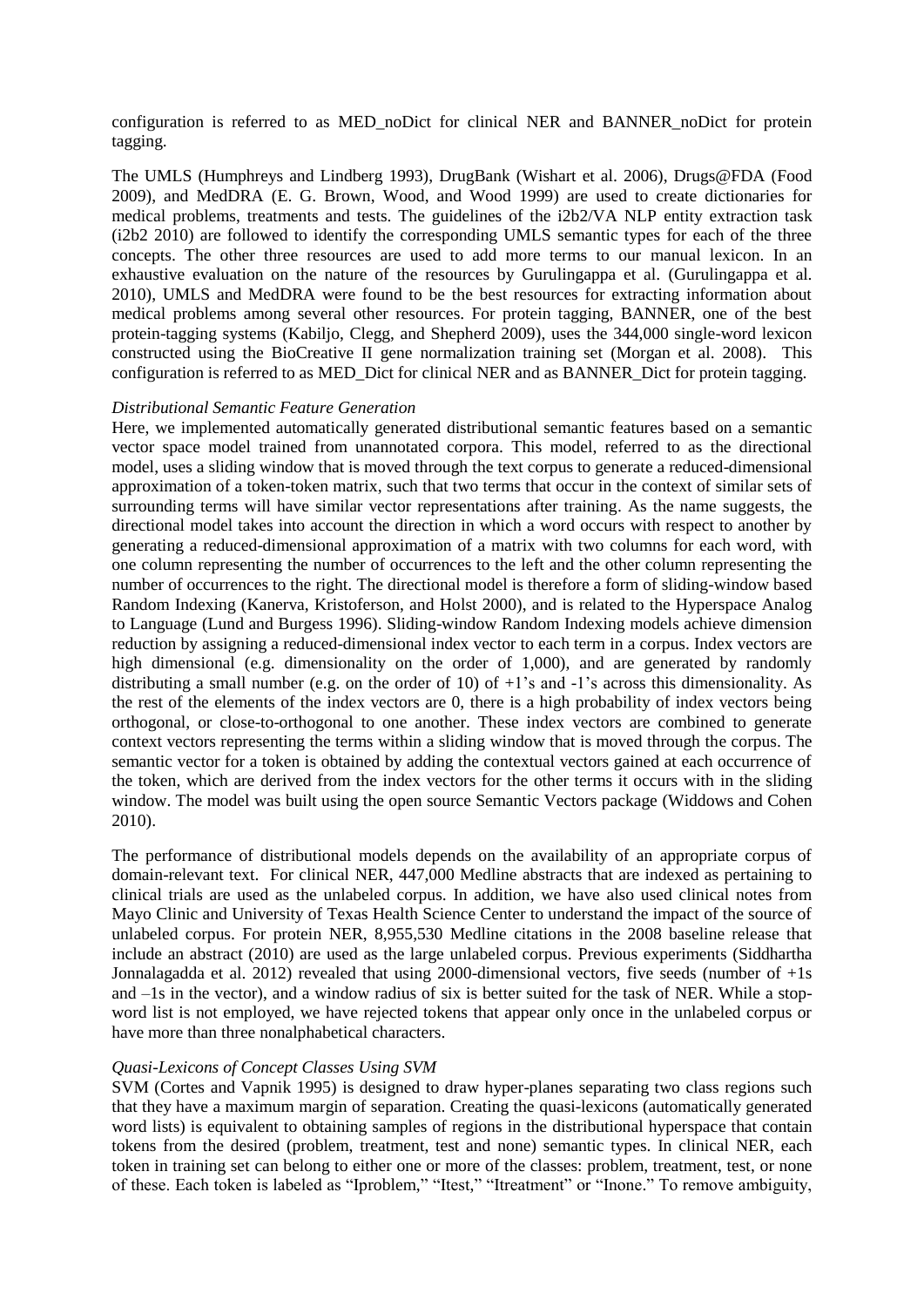tokens that belong to more than one category are discarded. Each token has a representation in the distributional hyperspace of 2,000 dimensions. Six  $(C[4, 2] = 4!/(2!*2!)$  binary SVM classifiers are generated for predicting the class of any token among the four possible categories. During the execution of the training and testing phase of the CRF machine-learning algorithm, the class predicted by the SVM classifiers for each token is used as a feature for that token.

### *Clusters of Distributionally Similar Words Over K-Means*

The K-means clustering algorithm (MacQueen 1967) is used to group the tokens in the training corpus into 200 clusters using distributional semantic vectors. The cluster identifier assigned to the target token is used as a feature for the CRF-based system for NER. This feature is similar to the Clark's automatically created clusters (Clark 2000), used by Finkel and Manning (Finkel and Manning 2009b), where the same number of clusters are used. We focused on using features generated from *semantic vectors* as they allow us to also create the other two types of features.

# *Quasi-Thesaurus of Distributionally Similar Words Using N-Nearest Neighbors*  **Figure 2: Nearest Tokens to Haloperidol**



The closest tokens to haloperidol in the word space are psychiatric drugs. Using the nearest tokens to haloperidol as features, when haloperidol is not a manually compiled lexicon or when the context is unclear, would help to still infer (statistically) that haloperidol is a drug (medical treatment).

Cosine similarity of vectors is used to find the 20 nearest tokens for each token. These nearest tokens are used as features for the respective target token. Figure 2 shows the top few tokens closest in the word space to "haloperidol" to demonstrate how well the semantic vectors are computed. Each of these nearest tokens is used as an additional feature whenever the target token is encountered. Barring evidence from other features, the word "haloperidol" would be classified as belonging to the "medical treatment," "drug," or "psychiatric drug" semantic class based on other words belonging to that class sharing nearest neighbors with it.

# *Evaluation Strategy*

The previous sub-sections detail how the manually created lexicons are compiled and how the empirical lexical resources are generated from semantic vectors (2000 dimensions). In the respective machine learning system for extracting concepts from literature and clinical notes, each manually created lexicon (three for the clinical notes task) contributes one binary feature whose value depends on whether a term surrounding the word is present in the lexicon. Each quasi-lexicon will also contribute one binary feature whose value depends on the output of the SVM classifier discussed before. The distributional semantic clusters together contribute a feature whole value is the id of the cluster the word belongs to. The quasi-thesaurus contributes 20 features that are the 20 distributionally similar words to the word for which features are being generated.

As a gold standard for clinical NER, the fourth i2b2/VA NLP shared-task corpus (i2b2 2010) for extracting concepts of the classes―problems, treatments, and tests―is used. The corpus contains 349 clinical notes as training data and 477 clinical notes as testing data. For protein tagging, the BioCreative II Gene Mention Task (Wilbur, Smith, and Tanabe 2007) corpus is used. The corpus contains 15,000 training set sentences and 5,000 testing set sentences.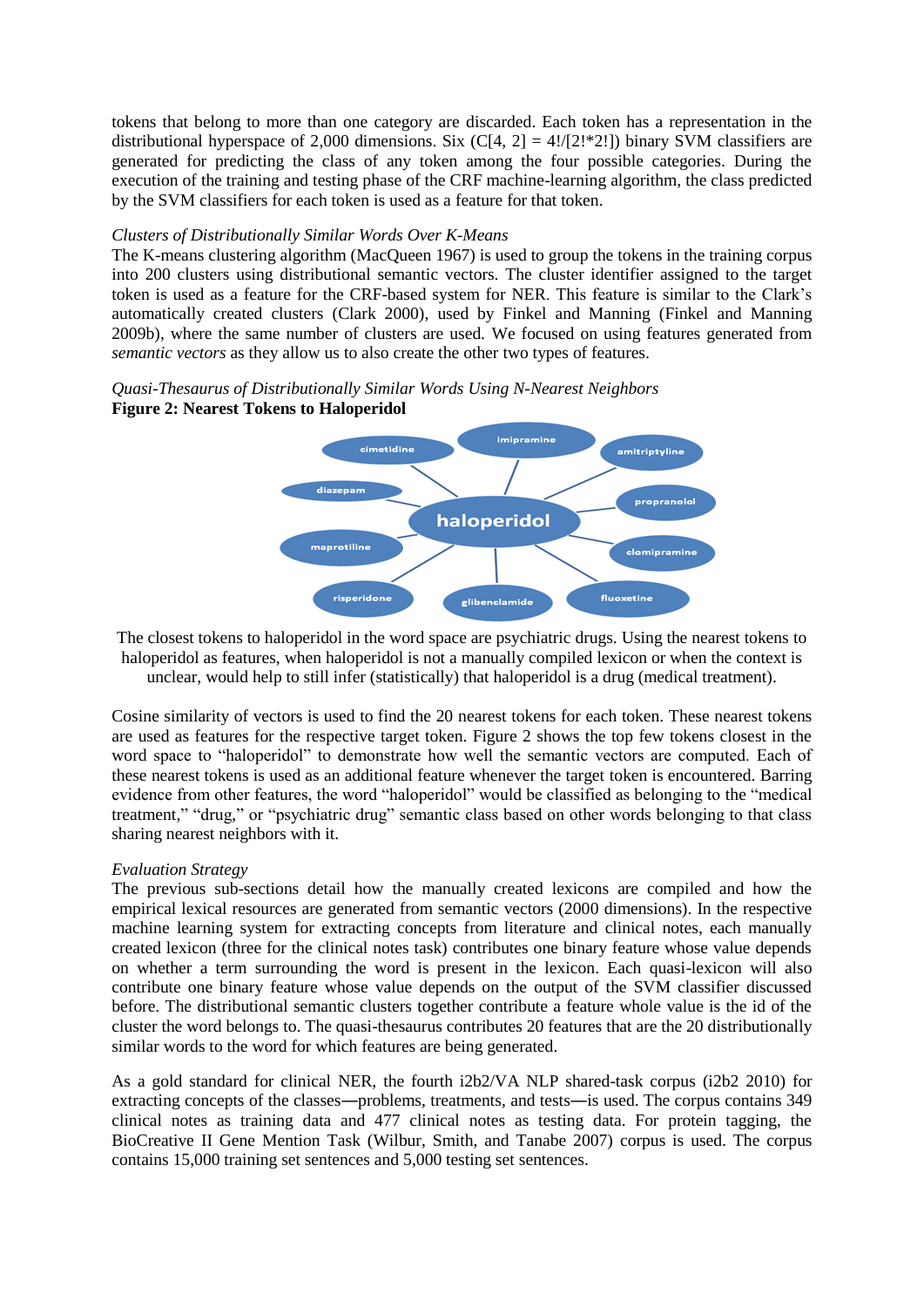### **Results**

| Comparison of Different Types of Lexical Resources on Extracting Clinical Concepts    |  |
|---------------------------------------------------------------------------------------|--|
| Table 1: Clinical NER: Comparison of SVM-Based Features and Clustering-Based Features |  |
| <b>With N-Nearest Neighbors–Based Features</b>                                        |  |

| <b>Setting</b>     | <b>Exact F</b> | <b>Inexact</b> F | <b>Exact Increase</b> | <b>Inexact Increase</b> |
|--------------------|----------------|------------------|-----------------------|-------------------------|
| MED Dict           | 80.3           | 89.7             |                       |                         |
| MED Dict+SVM       | 80.6           | 90               | 0.3                   | 0.3                     |
| MED Dict+NN        | 81.7           | 90.9             | 1.4                   |                         |
| MED Dict+NN+SVM    | 81.9           | 91               | 1.6                   |                         |
| MED Dict+CL        | 80.8           | 90.1             | 0.5                   | 0.4                     |
| MED Dict+NN+SVM+CL | 81.7           | 90.9             | 1.4                   |                         |

MED Dict is the baseline, which is a machine-learning clinical NER system with several orthographic and syntactic features, along with features from lexicons such as UMLS, Drugs@FDA, and MedDRA. In MED\_Dict+SVM, the quasi-lexicons are also used. In MED\_Dict+NN, the quasithesaurus is used. In MED\_Dict+CL, the clusters automatically generated are used in addition to other

features in MED\_Dict. Exact F is the F-score for exact match as calculated by the shared task software. Inexact F is the F-score for inexact match or matcing only a part of the other. Exact Increase

is the increase in Exact F from previous row. Inexact Increase is the increase in Inexact F from previous row.

Table 1 shows that the F-score of the clinical NER system for exact match increases by 0.3% after adding quasi-lexicons, whereas it increases by 1.4% after adding quasi-thesaurus. The F-score slightly increases further with the use of both these features. The F-score for an inexact match follows a similar pattern. Table 1 also shows that the F-score for an exact match increases by 0.5% after adding clustering-based features, whereas it increases by 1.6% after adding quasi-thesaurus and quasilexicons. The F-score slightly decreases with the use of both the features. The F-score for an inexact match follows a similar pattern.

| Table 2: Chnical NER; impact of Distributional Semantic Features |                |                  |                       |                         |
|------------------------------------------------------------------|----------------|------------------|-----------------------|-------------------------|
| <b>Setting</b>                                                   | <b>Exact F</b> | <b>Inexact F</b> | <b>Exact Increase</b> | <b>Inexact Increase</b> |
| MED noDict                                                       | 79.4           | 89.2             |                       |                         |
| MED Dict                                                         | 80.3           | 89.7             | 0.9                   | 0.5                     |
| MED noDict+NN+SVM                                                | 81.4           | 90.8             | 2.0                   | 1.6                     |
| MED Dict+NN+SVM                                                  | 81.9           | 91.0             | 2.5                   |                         |

*Overall Impact on Extracting Clinical Concepts* **Table 2: Clinical NER: Impact of Distributional Semantic Feat** 

MED\_noDict is the machine-learning clinical NER system with all the orthographic and syntactic features, but no features from lexicons such as UMLS, Drugs@FDA, and MedDRA.

MED\_noDict+NN+SVM also has the features generated using SVM and the nearest neighbors algorithm.

Table 2 shows how the F-score increased over the baseline (MED\_noDict, which uses various orthographic and syntactic features). After manually constructed lexicon features are added (MED\_Dict), it increased by 0.9%. On the other hand, if only distributional semantic features (quasithesaurus and quasi-lexicons) were added without using manually constructed lexicon features (MED\_noDict+NN+SVM), it increased by 2.0% (*P*<0.001 using Bootstrap Resampling (Noreen 1989) with 1,000 repetitions). It increases only by 0.5% more if the manually constructed lexicon features were used along with distributional semantic features (MED\_Dict+NN+SVM). The F-score for an inexact match follows a similar pattern.

Moreover, Table 3 shows that the improvement is consistent even across different concept classes, namely medical problems, tests, and treatments. Each time the distributional semantic features are added, the number of TPs increases, the number of FPs decreases, and the number of FNs decreases.

# *Impact of the Source of the Unlabeled Data*

We utilized three sources for creating the distributional semantics models for NER from i2b2/VA clinical notes corpus. The first source is the set of Medline abstracts indexed as pertaining to clinical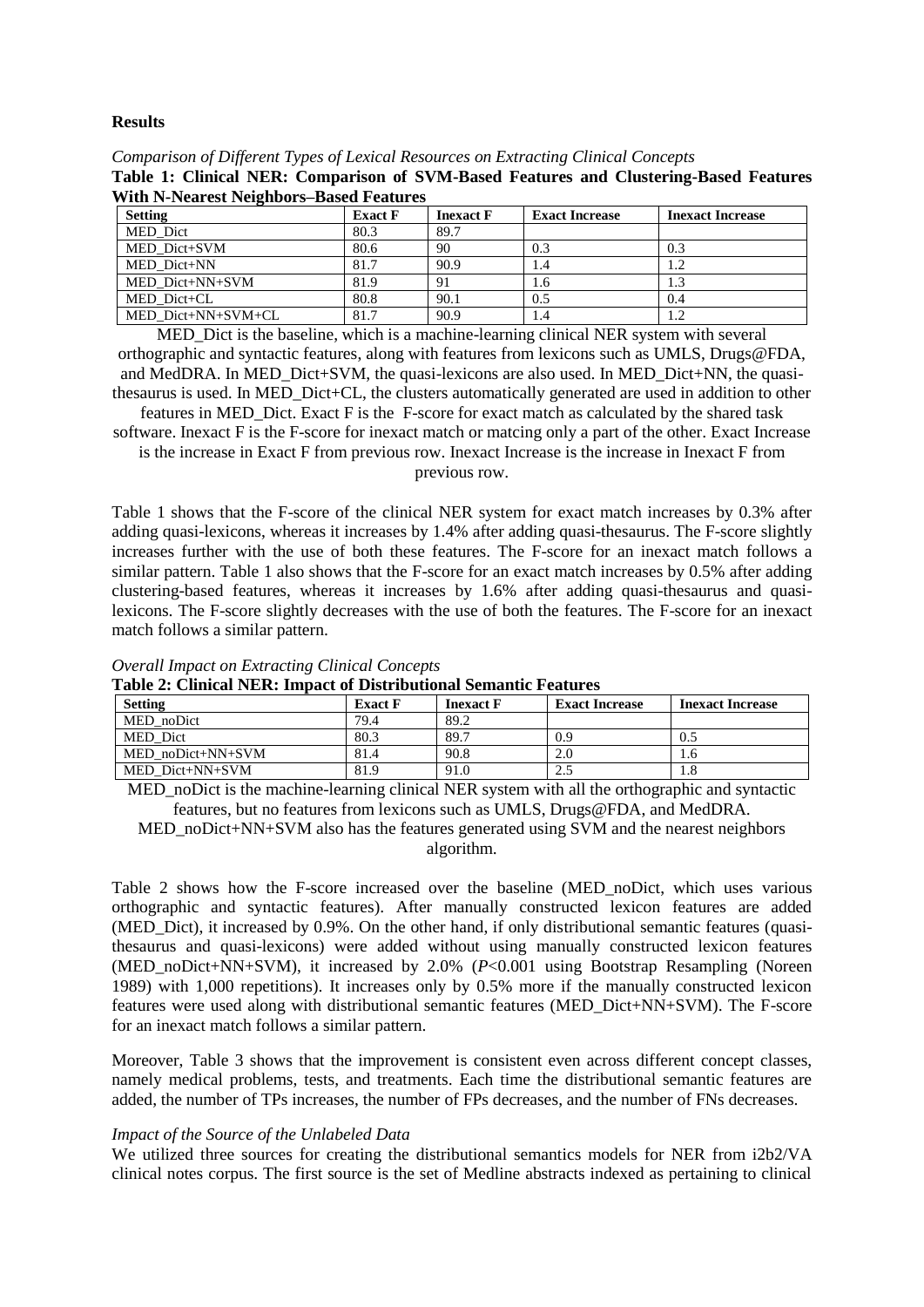trials (447,000 in the 2010 baseline). The second source is the set of 0.8 million clinical notes (half of the total available) from the clinical data warehouse at the School of Biomedical Informatics, University of Texas Health Sciences Center, Houston, Texas [\(http://www.uthouston.edu/uth](http://www.uthouston.edu/uth-big/clinical-data-warehouse.htm)[big/clinical-data-warehouse.htm\)](http://www.uthouston.edu/uth-big/clinical-data-warehouse.htm). The third source is the set of 0.8 million randomly chosen clinical notes written by clinicians at Mayo Clinic in Rochester. Table 3 shows the performance of the systems that use each of these sources for creating the distributional semantics features. Each of these systems has a significantly higher F-score than the system that does not use any distributional semantic feature (*P*<0.001 using Bootstrap Resampling (Noreen 1989) with 1,000 repetitions and a difference in F-score of 2.0%). The F-scores of these systems are almost the same (differing by  $< 0.5\%$ ).

| <b>Unlabeled Corpus</b> | <b>Exact F</b> | <b>Inexact F</b> |
|-------------------------|----------------|------------------|
| None                    | 80.3           | 89.7             |
| Medline                 | 81.9           | 91.0             |
| <b>UT</b> Houston       | 82.3           | 91.3             |
| Mayo                    | 82.0           | 91.3             |

**Table 3: Clinical NER: Impact of the Source of Unlabeled Corpus**

None = The machine-learning clinical NER system that does not use any distributional semantic features. Medline = The machine-learning clinical NER system that uses distributional semantic features derived from the Medline abstracts indexed as pertaining to clinical trials. UT Houston = The machine-learning clinical NER system that uses distributional semantic features derived from the notes in the clinical data warehouse at University of Texas Health Sciences Center. Mayo = The machine-learning clinical NER system that uses distributional semantic features derived from the clinical notes of Mayo Clinic, Rochester, MN.

### *Impact of the Size of the Unlabeled Data*

Using the set of 1.6 million clinical notes from the clinical data warehouse at the University of Texas Health Sciences Center as the baseline, we studied the relationship between the size of the unlabeled corpus used and the accuracy achieved. We randomly created subsets of size one-half, one-fourth, and one-eighth the original corpus and measured the respective F-scores. Figure 3 depicts the F-score for exact match and inexact match, suggesting a monotonic relationship with the number of documents used for creating the distributional semantic measures. While there is a leap from not using any unlabeled corpus to using 0.2 million clinical notes, the F-score is relatively constant from there. We might infer that by incrementally adding more documents to the unlabeled corpus, one would be able to determine what size of corpus is sufficient.

**Figure 3: Impact of the Size of the Unlabeled Corpus** 



On the X-axis, N represents the system created using distributional semantic features from Nunlabeled documents.  $N=0$  refers to the system that does not use any distributional semantic feature.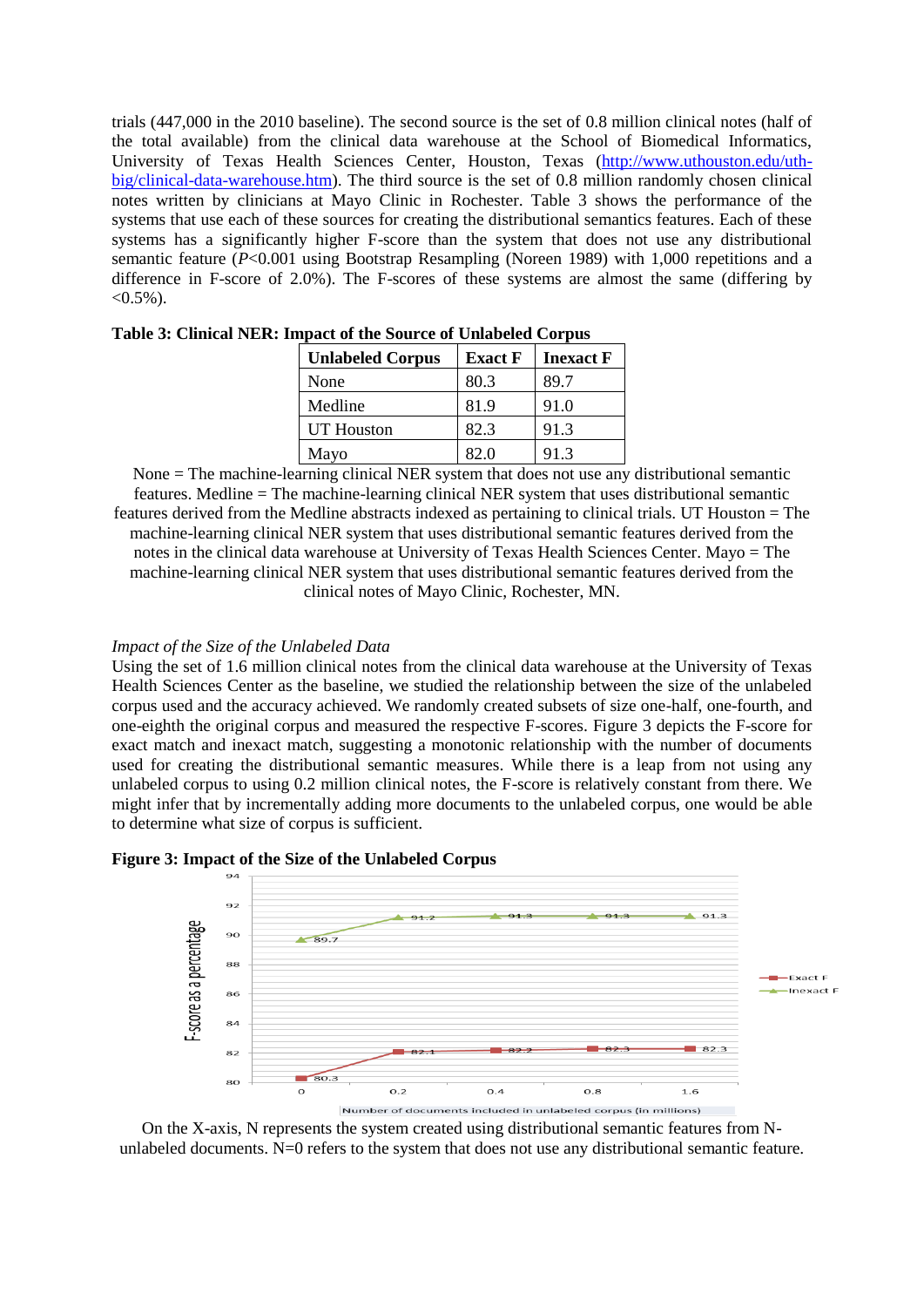| Rank           | 88 8<br>Setting            | Precision | Recall | F-score | Significance |
|----------------|----------------------------|-----------|--------|---------|--------------|
| 1              | Rank 1 system              | 88.48     | 85.97  | 87.21   | $6 - 11$     |
| 2              | Rank 2 system              | 89.30     | 84.49  | 86.83   | $8 - 11$     |
| 3              | <b>BANNER</b> Dict+DistSem | 88.25     | 85.12  | 86.66   | $8 - 11$     |
| 4              | Rank 3 system              | 84.93     | 88.28  | 86.57   | $8 - 11$     |
| 5 <sup>5</sup> | BANNER_noDict+DistSem      | 87.95     | 85.06  | 86.48   | $10 - 11$    |
| 6              | Rank 4 system              | 87.27     | 85.41  | 86.33   | $10 - 11$    |
| 7              | Rank 5 system              | 85.77     | 86.80  | 86.28   | $10 - 11$    |
| 8              | Rank 6 system              | 82.71     | 89.32  | 85.89   | $10 - 11$    |
| 9              | <b>BANNER_Dict</b>         | 86.41     | 84.55  | 85.47   |              |
| 10             | Rank 7 system              | 86.97     | 82.55  | 84.70   | -            |
| 11             | <b>BANNER_noDict</b>       | 85.63     | 83.10  | 84.35   |              |

*Impact on Extracting Protein Mentions* **Table 4: Protein Tagging: Impact of Distributional Semantic Features on BANNER**

The significance column indicates which systems are significantly less accurate than the system in the corresponding row. These values are based on the Bootstrap re-sampling calculations performed as part of the evaluation in the BioCreative II shared task (the latest gene or protein tagging task). BANNER\_Dict+DistSem is the system that uses both manual and empirical lexical resources. BANNER noDict+DistSem is the system that uses only empirical lexical resources. BANNER Dict is the system that uses only manual lexical resources. This is the system available prior to this research, and the baseline for this study. BANNER noDict is the system that uses neither manual nor empirical lexical resources. BANNER\_Dict+DistSem is the system that is significantly more accurate than the baseline. It is equally important to the improvement that the accuracy of BANNER\_noDict+DistSem is better than BANNER\_noDict. The most significant contribution in terms of research is that an equivalent accuracy (BANNER\_noDict+DistSem and BANNER\_Dict) could be achieved even without using any manually compiled lexical resources apart from the

annotated corpora.

In Table 4, the performance of BANNER with distributional semantic features (row 3) and without distributional semantic features (row 9) is compared with the top ranking systems in the most recent gene-mention task of the BioCreative shared tasks. Each system has an F-score that has a statistically significant comparison (*P*<0.05) with the teams indicated in the *Significance* column. The significance is estimated using Table 1 in the BioCreative II gene mention task (Wilbur, Smith, and Tanabe 2007). The performance of BANNER with distributional semantic features and no manually constructed lexicon features is better than BANNER with manually constructed lexicon features and no distributional semantic features. This demonstrates again that distributional semantic features (that are generated automatically) are more useful than manually constructed lexicon features (that are usually compiled and cleaned manually) as means to enhance supervised machine learning for NER.

### **Discussion**

The evaluations for clinical NER reveal that the distributional semantic features are better than manually constructed lexicon features. The accuracy further increases when both manually created dictionaries and distributional semantic feature types are used, but the increase is not very significant (*P*=0.15 using Bootstrap Resampling (Noreen 1989) with 1,000 repetitions). This shows that distributional semantic features could supplement manually built lexicons, but the development of the lexicon, if it does not exist, might not be as critical as previously believed. Further, the N-nearest neighbor (quasi-thesaurus) features are better than SVM-based (quasi-lexicons) features and clustering-based (quasi-clusters) features for improving the accuracy of clinical NER (*P*<0.001 using Bootstrap Resampling (Noreen 1989) with 1,000 repetitions). For the protein extraction task, the improvement after adding the distributional semantic features to BANNER is also significant (*P*<0.001 using Bootstrap Resampling (Noreen 1989) with 1,000 repetitions). The absolute ranking of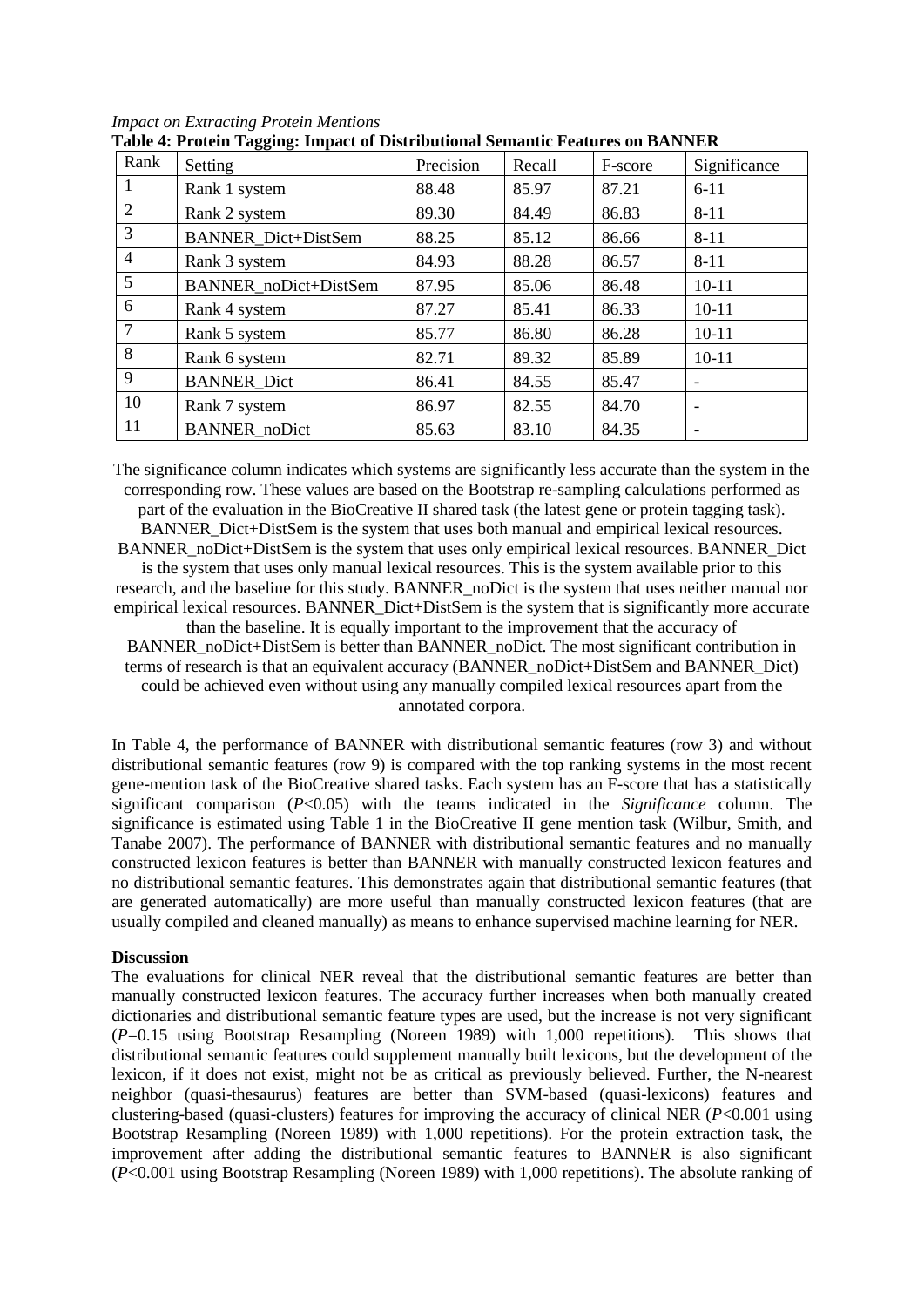BANNER with respect to other systems in the BioCreative II task improves from 8 to 3. The F-score of the best system is not significantly better than that of BANNER with distributional semantic features. We again notice that distributional semantic features are more useful than manually constructed lexicon features alone. The purpose of using protein mention extraction in addition to NER from clinical notes is to verify that the methods are generalizable. Hence, we only used the nearest neighbor or quasi-thesaurus features (as the other features contributed little) for protein mention extraction and have not studied the impact of the source or size of the unlabeled data separately. The advantages of our features are that they are independent of the machine-learning system used and can be used to further improve the performance of forthcoming algorithms.

The increment in F-scores after adding manually compiled dictionaries (without distributional semantic features) is only around 1%. However, many NER tools, both in the genomic domain (Leaman and Gonzalez 2008; Torii et al. 2009) and in the clinical domain (Friedman 1997; Savova et al. 2010) use dictionaries. This is partly because systems trained using supervised machine-learning algorithms are often sensitive to the distribution of data, and a model trained on one corpus may perform poorly on those trained from another. For example, Wagholikar (Wagholikar et al. 2012) recently showed that a machine-learning model for NER trained on the i2b2/VA corpus achieved a significantly lower F-score when tested on the Mayo Clinic corpus. Other researchers recently reported this phenomenon for part of speech tagging in clinical domain (Fan et al. 2011). A similar observation was made for the protein-named entity extraction using the GENIA, GENETAG, and AIMED corpora (Wang et al. 2009; Ohta et al. 2009), as well as for protein-protein interaction extraction using the GENIA and AIMED corpora (Siddhartha Jonnalagadda and Gonzalez 2010; S. Jonnalagadda and Gonzalez 2009). The domain knowledge gathered through these semantic features might make the system less sensitive. This work showed that empirically gained semantics are at least as useful for NER as the manually compiled dictionaries. It would be interesting to see if such a drastic decline in performance across different corpora could be countered using distributional semantic features.

Currently, very little difference is observed between using distributional semantic features derived from Medline and unlabeled clinical notes for the task of clinical NER. In the future, we would study the impact using clinical notes related to a specific specialty of medicine. We hypothesize that the distributional semantic features from clinical notes of a subspecialty might be more useful than the corresponding literature. Our current results lack qualitative evaluation. As we repeat the experiments in a subspecialty such as cardiology, we would be able to involve the domain experts in the qualitative analysis of the distributional semantic features and their role in the NER.

# **Conclusion**

Our evaluations using clinical notes and biomedical literature validate that distributional semantic features are useful to obtain domain information automatically, irrespective of the domain, and can reduce the need to create, compile, and clean dictionaries, thereby facilitating the efficient adaptation of NER systems to new application domains. We showed this through analyzing results for NER of four different classes (genes, medical problems, tests, and treatments) of concepts in two domains (biomedical literature and clinical notes). Though the combination of manually constructed lexicon features and distributional semantic features has slightly better performance, suggesting that if a manually constructed lexicon is available, it should be used, the de-novo creation of a lexicon for purpose of NER is not needed.

The distributional semantics model for Medline and the quasi-thesaurus prepared from the i2b2/VA corpus and the clinical NER system's code is available at (http://diego.asu.edu/downloads/AZCCE/) and the updates to the BANNER system are incorporated at http://banner.sourceforge.net/.

# **Acknowledgments**

This work was possible because of funding from possible sources: NLM HHSN276201000031C (PI: Gonzalez), NCRR 3UL1RR024148, NCRR 1RC1RR028254, NSF 0964613 and the Brown Foundation (PI: Bernstam), NSF ABI:0845523, NLM R01LM009959A1 (PI: Liu) and NLM 1K99LM011389 (PI: Jonnalagadda). We also thank the developers of BANNER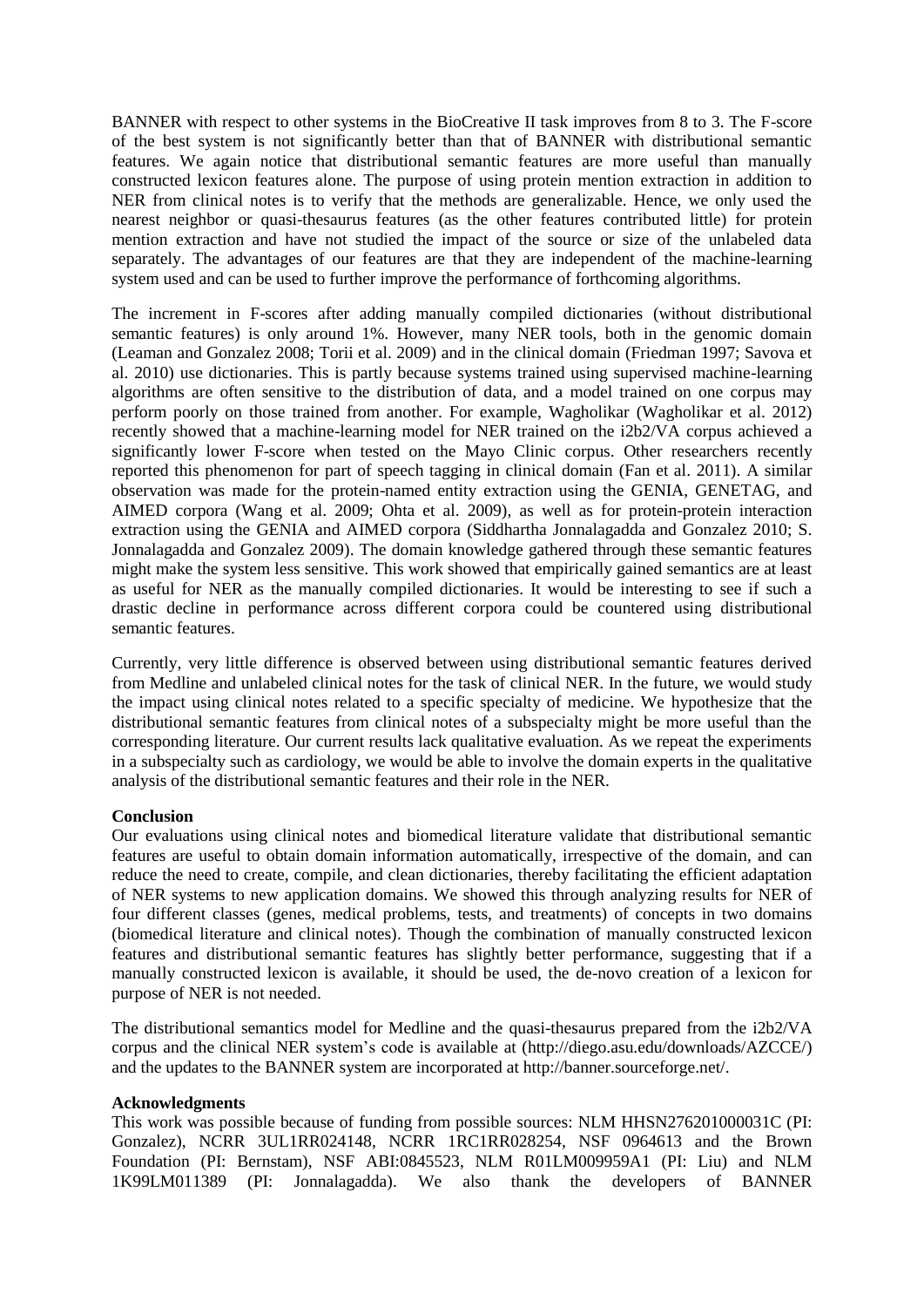(http://banner.sourceforge.net/), MALLET (http://mallet.cs.umass.edu/) and Semantic Vectors (http://code.google.com/p/semanticvectors/) for the software packages and the organizers of the i2b2/VA 2010 NLP challenge for sharing the corpus.

### **References**

- Aston, G., and L. Burnard. 1998. *The BNC Handbook: Exploring the British National Corpus with SARA*. Edinburgh Univ Pr.
- Brown, E G, L Wood, and S Wood. 1999. "The Medical Dictionary for Regulatory Activities (MedDRA)." *Drug Safety: An International Journal of Medical Toxicology and Drug Experience* 20 (2) (February): 109–117.
- Brown, P. F, P. V Desouza, R. L Mercer, V. J.D Pietra, and J. C Lai. 1992. "Class-based N-gram Models of Natural Language." *Computational Linguistics* 18 (4): 467–479.
- Clark, A. 2000. "Inducing Syntactic Categories by Context Distribution Clustering." In *Proceedings of the 2nd Workshop on Learning Language in Logic and the 4th Conference on Computational Natural Language learning-Volume 7*, 91–94. Association for Computational Linguistics Morristown, NJ, USA.
- Cortes, C., and V. Vapnik. 1995. "Support-Vector Networks." *Machine Learning* 20: 273–297.
- Fan, Jung-wei, Rashmi Prasad, Rommel M Yabut, Richard M Loomis, Daniel S Zisook, John E Mattison, and Yang Huang. 2011. "Part-of-speech Tagging for Clinical Text: Wall or Bridge Between Institutions?" *AMIA ... Annual Symposium Proceedings / AMIA Symposium. AMIA Symposium* 2011: 382–391.
- Finkel, J. R., and C. D. Manning. 2009a. "Joint Parsing and Named Entity Recognition." In *Proceedings of Human Language Technologies: The 2009 Annual Conference of the North American Chapter of the Association for Computational Linguistics on ZZZ*, 326–334. Association for Computational Linguistics.
- ———. 2009b. "Nested Named Entity Recognition." In *Proceedings of the 2009 Conference on Empirical Methods in Natural Language Processing*.
- Food, U. S. 2009. "Drug Administration. Drugs@ FDA." *FDA Approved Drug Products*. http://www. accessdata.fda. gov/scripts/cder/drugsatfda.
- Friedman, Carol. 1997. "Towards a Comprehensive Medical Language Processing System: Methods and Issues." In *AMIA*.
- Graff, D., J. Kong, K. Chen, and K. Maeda. 2003. "English Gigaword." *Linguistic Data Consortium, Philadelphia*.
- Grefenstette, Gregory. 1994. *Explorations in Automatic Thesaurus Discovery*. Norwell, MA, USA: Kluwer Academic Publishers.
- Gurulingappa, H., R. Klinger, M. Hofmann-Apitius, and J. Fluck. 2010. "An Empirical Evaluation of Resources for the Identification of Diseases and Adverse Effects in Biomedical Literature." In *2nd Workshop on Building and Evaluating Resources for Biomedical Text Mining*, 15.
- Humphreys, B L, and D A Lindberg. 1993. "The UMLS Project: Making the Conceptual Connection Between Users and the Information They Need." *Bulletin of the Medical Library Association* 81 (2) (April): 170–177.
- i2b2. 2010. "Fourth i2b2/VA Shared-Task and Workshop." *Fourth i2b2/VA Shared-Task and Workshop*. https://www.i2b2.org/NLP/Relations.
- Jonnalagadda, S., and G. Gonzalez. 2009. "Sentence Simplification Aids Protein-Protein Interaction Extraction." In *Languages in Biology and Medicine*.
- Jonnalagadda, Siddhartha, Trevor Cohen, Stephen Wu, and Graciela Gonzalez. 2012. "Enhancing Clinical Concept Extraction with Distributional Semantics." *Journal of Biomedical Informatics* 45 (1) (February): 129–140. doi:10.1016/j.jbi.2011.10.007.
- Jonnalagadda, Siddhartha, and Graciela Gonzalez. 2010. "BioSimplify: An Open Source Sentence Simplification Engine to Improve Recall in Automatic Biomedical Information Extraction." In *AMIA Annual Symposium Proceedings*.
- Jonnalagadda, Siddhartha, Robert Leaman, Trevor Cohen, and Graciela Gonzalez. 2010. "A Distributional Semantics Approach to Simultaneous Recognition of Multiple Classes of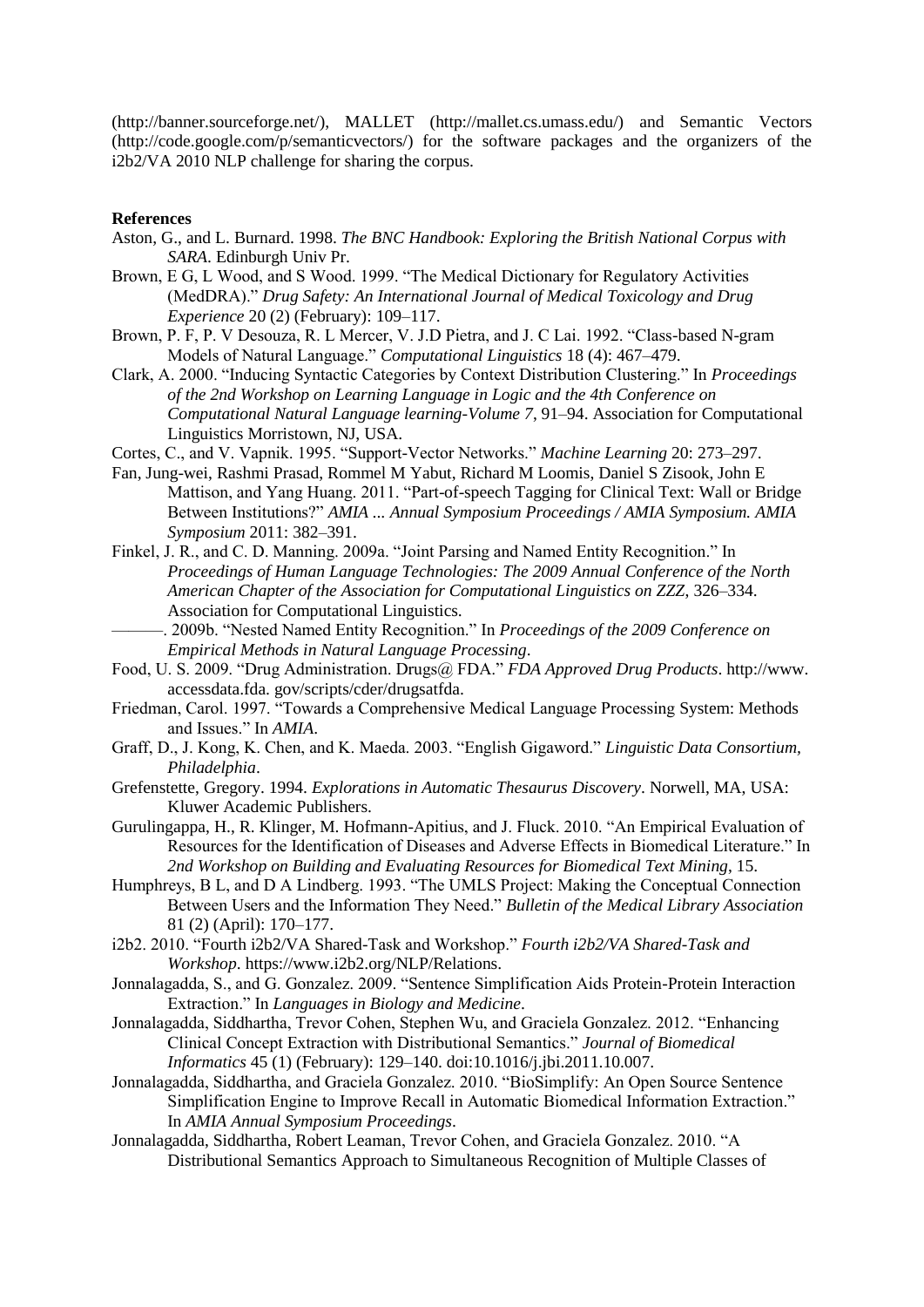Named Entities." In *Computational Linguistics and Intelligent Text Processing (CICLing)*. Vol. 6008/2010. Lecture Notes in Computer Science.

- Kabiljo, R., A. B Clegg, and A. J Shepherd. 2009. "A Realistic Assessment of Methods for Extracting Gene/protein Interactions from Free Text." *BMC Bioinformatics* 10: 233.
- Kanerva, P., J. Kristoferson, and A. Holst. 2000. "Random Indexing of Text Samples for Latent Semantic Analysis." In *Proceedings of the 22nd Annual Conference of the Cognitive Science Society*. Vol. 1036.
- Kim, J. D., T. Ohta, and J. Tsujii. 2008. "Corpus Annotation for Mining Biomedical Events from Literature." *BMC Bioinformatics* 9 (January 8): 10.
- Leaman, R., and G. Gonzalez. 2008. "BANNER: An Executable Survey of Advances in Biomedical Named Entity Recognition." In *Pacific Symposium in Bioinformatics*.
- Lund, K., and C. Burgess. 1996. "Hyperspace Analog to Language (HAL): A General Model of Semantic Representation." *Language and Cognitive Processes*.
- MacQueen, J. 1967. "Some Methods for Classification and Analysis of Multivariate Observations." In *Proceedings of 5th Berkeley Symposium on Mathematical Statistics and Probability*.
- McCallum, AK. 2002. "MALLET: A Machine Learning for Language Toolkit." http://mallet.cs.umass.edu.
- Morgan, A., Z. Lu, X. Wang, A. Cohen, J. Fluck, P. Ruch, A. Divoli, K. Fundel, R. Leaman, and J. Hakenberg. 2008. "Overview of BioCreative II Gene Normalization." *Genome Biology* 9 (Suppl 2): S3.
- NLM. 2010. "MEDLINE®/PubMed® Baseline Statistics." http://www.nlm.nih.gov/bsd/licensee/baselinestats.html.
- Noreen, E. W. 1989. *Computer-intensive Methods for Testing Hypotheses: An Introduction*. New York: John Wiley & Sons, Inc.
- Ohta, Tomoko, Jin-Dong Kim, Sampo Pyysalo, Yue Wang, and Jun'ichi Tsujii. 2009. "Incorporating GENETAG-style Annotation to GENIA Corpus." In *Proceedings of the Workshop on Current Trends in Biomedical Natural Language Processing*, 106–107. BioNLP '09. Stroudsburg, PA, USA: Association for Computational Linguistics. http://portal.acm.org/citation.cfm?id=1572364.1572379.
- Riloff, Ellen. 1996. "An Empirical Study of Automated Dictionary Construction for Information Extraction in Three Domains." *Artif. Intell.* 85 (1-2) (August): 101–134. doi:10.1016/0004- 3702(95)00123-9.
- Savova, G. K., J. J. Masanz, P. V. Ogren, J. Zheng, S. Sohn, K. C. Kipper-Schuler, and C. G. Chute. 2010. "Mayo Clinical Text Analysis and Knowledge Extraction System (cTAKES): Architecture, Component Evaluation and Applications." *Journal of the American Medical Informatics Association* 17 (5) (September): 507–513. doi:10.1136/jamia.2009.001560.
- Stanfill, Mary H, Margaret Williams, Susan H Fenton, Robert A Jenders, and William R Hersh. 2010. "A Systematic Literature Review of Automated Clinical Coding and Classification Systems." *Journal of the American Medical Informatics Association: JAMIA* 17 (6) (November 1): 646– 651. doi:10.1136/jamia.2009.001024.
- Torii, M., Z. Hu, C. H. Wu, and H. Liu. 2009. "BioTagger-GM: A Gene/protein Name Recognition System." *Journal of the American Medical Informatics Association* 16 (2): 247–255.
- Turian, J., R. Opérationnelle, L. Ratinov, and Y. Bengio. 2010. "Word Representations: A Simple and General Method for Semi-supervised Learning." In *ACL*, 51:61801.
- Wagholikar, Kavishwar, Manabu Torii, Siddhartha Jonnala, and Hongfang Liu. 2012. "Feasibility of Pooling Annotated Corpora for Clinical Concept Extraction." In Vol. Accepted for publication.
- Wang, Yue, Jin-Dong Kim, Rune Sætre, Sampo Pyysalo, and Jun'ichi Tsujii. 2009. "Investigating Heterogeneous Protein Annotations Toward Cross-corpora Utilization." *BMC Bioinformatics* 10 (1): 403. doi:10.1186/1471-2105-10-403.
- Widdows, D., and T. Cohen. 2010. "The Semantic Vectors Package: New Algorithms and Public Tools for Distributional Semantics." In *Fourth IEEE International Conference on Semantic Computing*, 1:43.
- Wilbur, J., L. Smith, and T. Tanabe. 2007. "BioCreative 2 Gene Mention Task." *Proceedings of the Second BioCreative Challenge Workshop* 7-16.